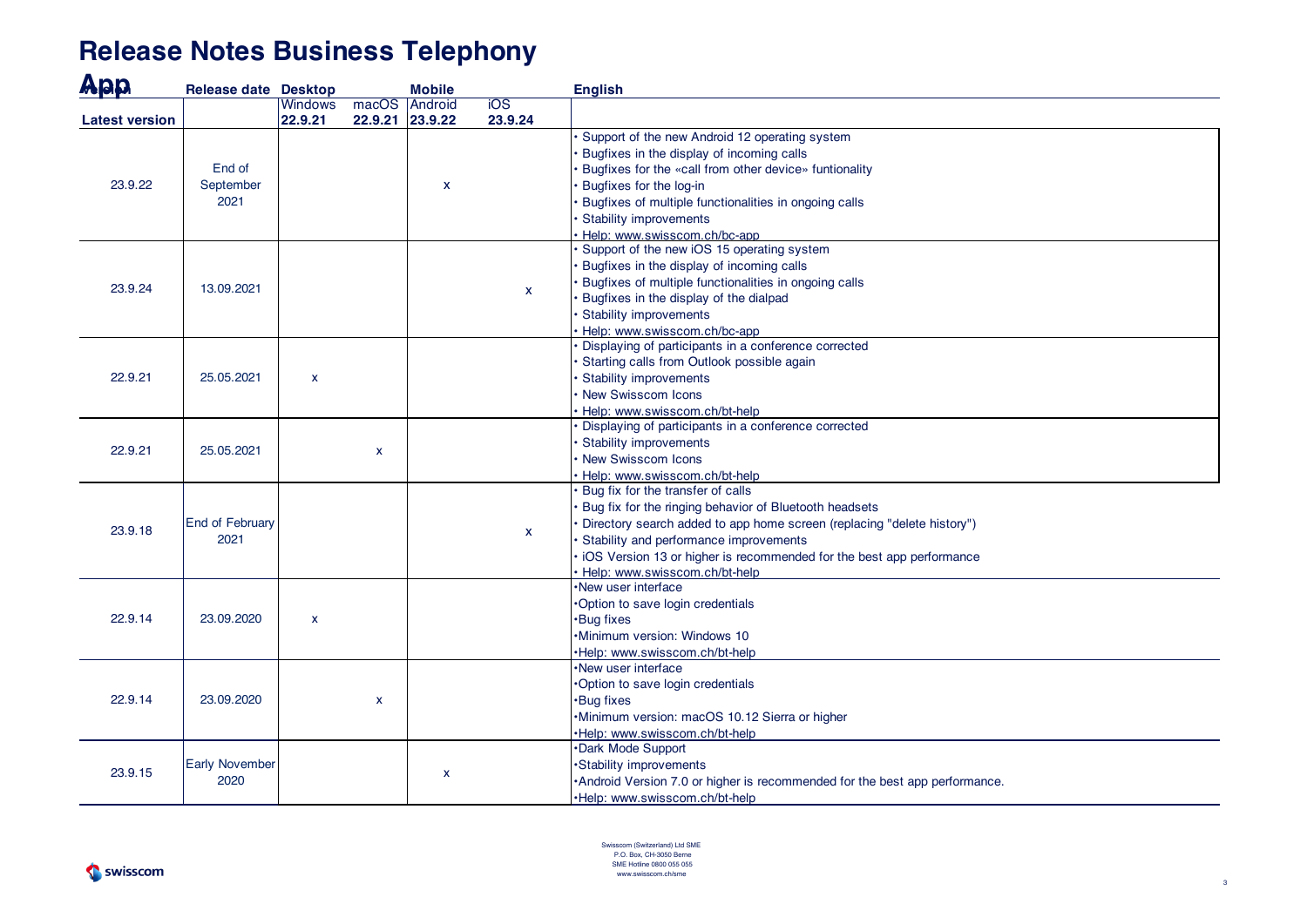## **Release Notes Business Telephony**

| App                   | <b>Release date Desktop</b>   |                           |       | <b>Mobile</b>              |                             | <b>English</b>                                                                                                                                                                                                                                                                                                                                                                                                                                                                                                                                                                                                  |
|-----------------------|-------------------------------|---------------------------|-------|----------------------------|-----------------------------|-----------------------------------------------------------------------------------------------------------------------------------------------------------------------------------------------------------------------------------------------------------------------------------------------------------------------------------------------------------------------------------------------------------------------------------------------------------------------------------------------------------------------------------------------------------------------------------------------------------------|
| <b>Latest version</b> |                               | <b>Windows</b><br>22.9.21 | macOS | Android<br>22.9.21 23.9.22 | $\overline{10S}$<br>23.9.24 |                                                                                                                                                                                                                                                                                                                                                                                                                                                                                                                                                                                                                 |
| 23.9.16               | <b>Early November</b><br>2020 |                           |       |                            | x                           | Dark Mode Support<br>·Logout warning bug fixed<br>·Various bug fixes<br>·iOS Version 13 is recommended for the best app performance.<br>Help: www.swisscom.ch/bt-help                                                                                                                                                                                                                                                                                                                                                                                                                                           |
| 22.7.16               | 27.05.2020                    | $\mathbf{x}$              |       |                            |                             | Various stability improvements and bug fixes<br>The update to this version (22.7.16) must be completed by 23 June. From this date on a login is only possible with<br>the latest version.<br>Help: www.swisscom.ch/bt-help                                                                                                                                                                                                                                                                                                                                                                                      |
| 22.7.16               | 27.05.2020                    |                           | X.    |                            |                             | ·Various stability improvements and bug fixes (including support for macOS Catalina)<br>The update to this version (22.7.16) must be completed by 23 June. From this date on a login is only possible with<br>the latest version.<br>Help: www.swisscom.ch/ht-help                                                                                                                                                                                                                                                                                                                                              |
| 23.9.8.200            | 16.03.2020                    |                           |       |                            | $\mathbf{x}$                | •New user interface - Call experience & landing page shortcuts<br>·Issue regarding "iOS contacts may not be displayed in the call history anymore" fixed<br>·Various other stability improvements and bugfixes are included in this version<br>·Minimal requirement for an optimal app experience is iOS 11 or higher<br>•Help (including short app introduction): www.swisscom.ch/bt-help                                                                                                                                                                                                                      |
| 23.9.6.200            | 26.03.2020                    |                           |       | X                          |                             | •New user interface - Call experience & landing page shortcuts<br><b>Issue regarding "App crashes" fixed</b><br>Various other stability improvements and bugfixes are included in this version<br>Minimal requirement for an optimal app experience is Android 7.0 (Nougat) or higher<br>•Help (including short app introduction): www.swisscom.ch/bt-help                                                                                                                                                                                                                                                      |
| 23.8.9.200            | 18.11.2019                    |                           |       | X                          |                             | .All important functions now in one menu<br>Search through aggregated contact directories. Important: With the introduction of the central phonebook in<br>Q4/2019 only local contacts will be searchable<br>. Improved call history with the option to delete entries one by one<br>App adapts to tablet screens (landscape mode)<br>. Password is now stored for 180 days. Forgot your password? Please use the "forgot password" link on the login<br>screen to set a new password<br>.Minimal requirement for an optimal app experience is Android 7.0 (Nougat) or higher<br>·Help: www.swisscom.ch/bt-help |
| 23.8.9.200            | 18.11.2019                    |                           |       |                            | x                           | . All important functions now in one menu<br>Search through aggregated contact directories. Important: With the introduction of the central phonebook in<br>Q4/2019 only local contacts will be searchable<br>. Improved call history with the option to delete entries one by one<br>•App adapts to tablet screens (landscape mode)<br>•Password is now stored for 180 days. Forgot your password? Please contact your IT manager<br>Minimal requirement for an optimal app experience is iOS 11 or higher<br>·Help: www.swisscom.ch/bt-help                                                                   |